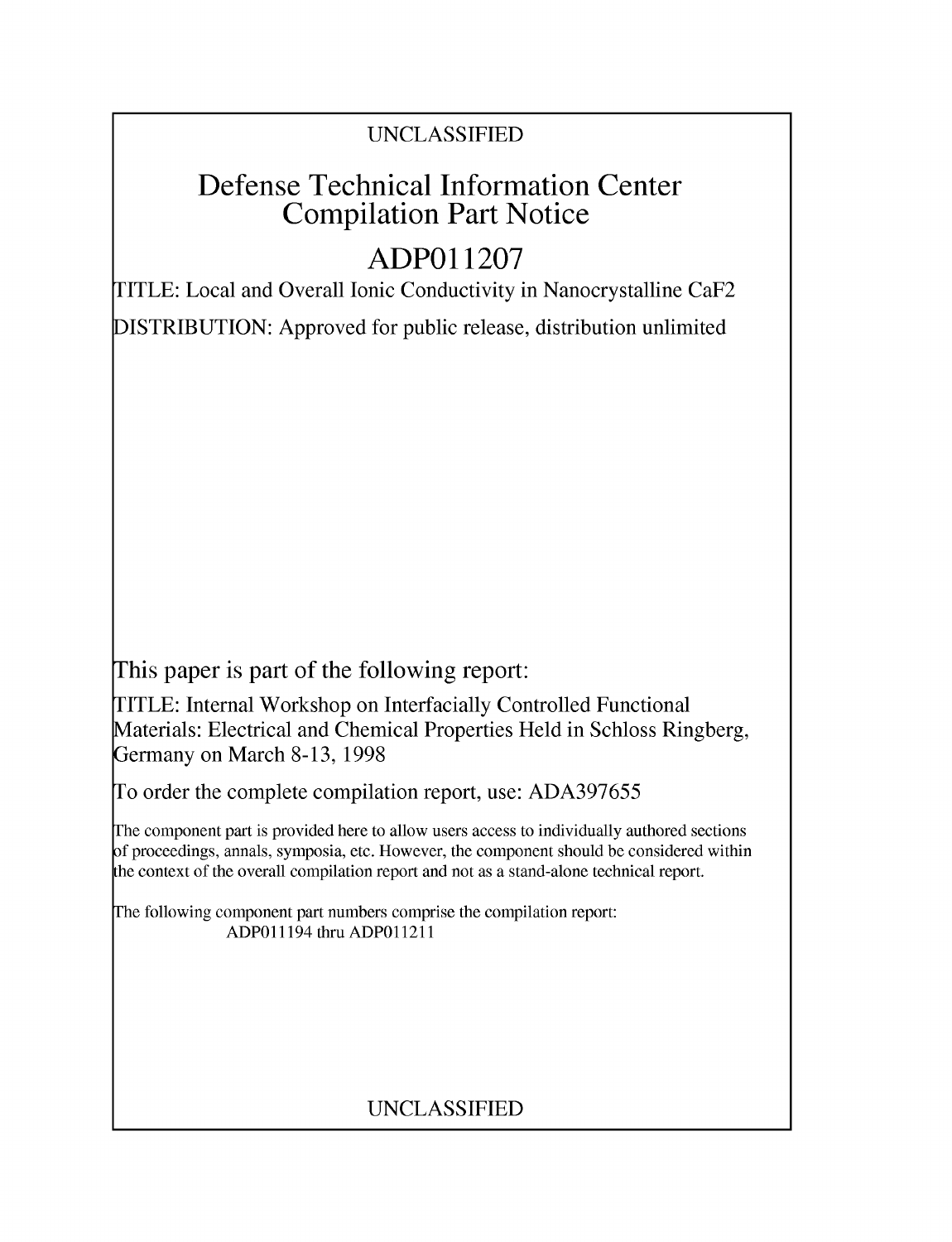

**ELSEVIER** Solid State Ionics 131 (2000) 159-164



## Local and overall ionic conductivity in nanocrystalline  $CaF<sub>2</sub>$

<sup>a</sup> Institut für Physikalische Chemie und Elektrochemie, Universität Hannover, Callinstraße 3-3A, D-30167 Hannover, Germany

*bMax-Planck-Institut fiir Festk6rperforschung, Heisenbergstrafle 1, D- 70569 Stuttgart, Germany*

Received 1 January 1999; received in revised form 5 March 1999; accepted 10 March 1999

### Abstract

Ionic conductivity data on nanocrystalline CaF<sub>2</sub> is evaluated. The d.c. conductivity is distinctly larger than in coarse-grained materials. The impedance plot exhibits two regimes: a high- and a low-frequency semicircle, the diameters of which increase with increasing grain size. The high-frequency semicircle reflects both bulk transport plus transport along the boundaries while the low-frequency semicircle describes the blocking effect of the grain boundaries. Absolute values and activation energy of the conductivity suggest dominating transport along space charge layers. The increase of the low frequency semicircle is due to increased current constriction because of the appearance of large pores. © 2000 Elsevier Science B.V. All rights reserved.

*Keywords:* Ionic conductivity; Nanocrystalline; CaF<sub>2</sub>

become very popular recently and many properties, thus stem from the interface core which exhibits a in particular mechanical and electronic properties, structure different from the grain interior directly or have been studied intensively. An overview of indirectly via space charge effects. In addition the studies related to nanocrystalline electroceramics is effects of 'edges and comers' will grow corregiven in Ref. [1]. Surprisingly, not very much work spondingly. If the grain size is of the order of has been done with respect to ionic or mixed characteristic decay lengths or smaller we have to conductors even though ionic transport is intimately face mesoscopic effects. One is the change from related to atomistic aspects [1-3]. An overview on semi-infinite to finite space charge conditions [5] the expected effects is given in [4]. The most which means that the space charge distribution of

**1. Introduction 1. Introduction** obvious one is the enhancement of interfacial contributions due just to the increased density of inter-The consideration of nanocrystalline materials has faces. The impact on the overall conductivity may one interface is not decaying to a zero (bulk) value but influenced by one other interface. Also modifications of the ground-state structure in the grain<br>\*Corresponding author. Tel.: +49-711-689-1736; fax: +49-<br>interior must be considered which there a the stan- $711-689-1722$ . corresponding author. Fermi-149-711-689-1730, Tax.  $\frac{4}{3}$  interior must be considered which change the stan-*E-mail address:* rodewald@chemix.mpi-stuttgart.mpg.de (S. dard term in the chemical potential of the carriers.

Rodewald) (Size effects due to delocalisation of the wave

<sup>0167-2738/00/\$ -</sup> see front matter © 2000 Elsevier Science BY. All rights reserved. PII: S0167-2738(00)00630-5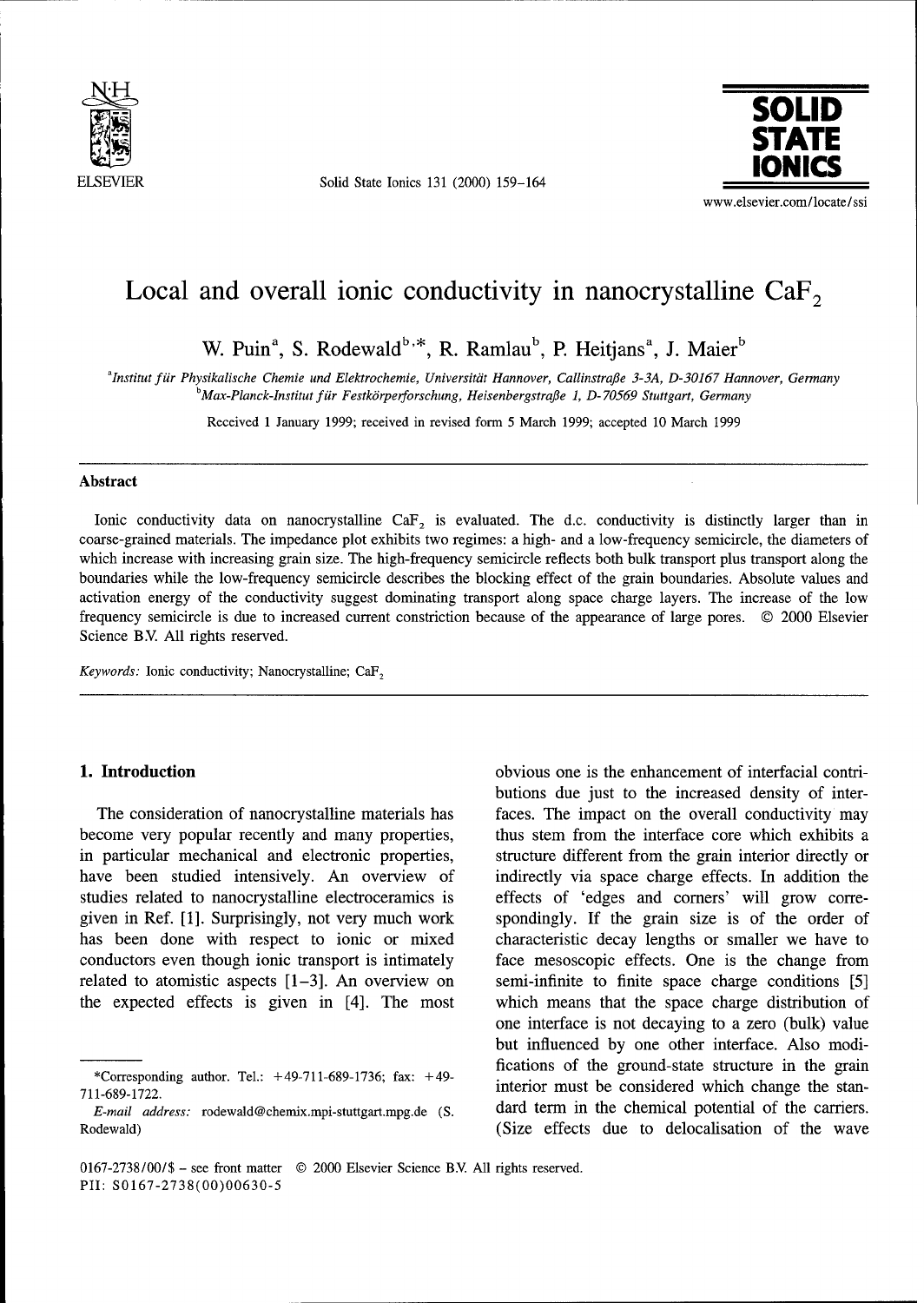functions should be relevant only for proton conduc-<br>tors under very special conditions.) tors under very special conditions.) **gb**

 $CaF<sub>2</sub>$  is well-suited as a model material for such studies, since its macroscopic properties are widely<br>Lactum it is chamically stable and exhibits well  $R_{\infty}$   $R_{\text{gb}}$ known, it is chemically stable and exhibits well defined grain boundary effects on the ionic conductivity as studied by Saito et al. [6]. Nuclear magnetic resonance (NMR) work on nanocrystalline  $CaF<sub>2</sub>$  [7,8] allowed one to differentiate between two F-ion types of distinct diffusivities. The faster ions were ascribed to the grain boundaries, and the slower  $C_{\infty}$   $(+C_{gb}^{||})$ <br>ones to the grains. The overall diffusivity was found ones to the grains. The overall diffusivity was found + **bo**  to be considerably enhanced as compared to that in single crystal  $\text{CaF}_2$ . Similar NMR results were Fig. 1. Equivalent circuit model assuming the different contriburecently obtained for nanocrystalline LiNbO<sub>3</sub> [8,9]. The increased diffusivity in nanocrystalline  $\text{CaF}_2$  *R<sub>rb</sub>*  $\perp$  [10]. corresponds to the results of conductivity measurements on the same material by impedance spectroscopy [10]. The present contribution is essentially circuit given in Fig. 1. The equivalent circuit in Fig. an evaluation of the data in Ref. [10] by using the 1 consists of two parallel circuit-elements which are model developed in Ref. [11] to deconvolute the denoted by resistance and capacitance values in a different conductivity contributions in a polycrystal-<br>series circuit.  $R_x$ ,  $C_x$  refer to the bulk,  $R_{\text{gb}}^{\parallel}$ ,  $C_{\text{gb}}^{\parallel}$ , and line sample including space charge phenomena. In  $R_{ab}^{\perp}$ ,  $C_{ab}^{\perp}$  to the boundary values. In terms of the addition TEM studies are employed to take proper complex conductivities the superposition is given by account of morphological variations. Eq. (1):

### 2. Impedance analysis of micro- and nanocrystalline materials

line materials is complex. The grain boundary net-<br>interfacial layer parallel and perpendicular complex work topology can be complicated and, thus, also the conductivities  $\hat{\sigma}_L^{\parallel}$  and  $\hat{\sigma}_L^{\perp}$ . Both  $\hat{\sigma}^{\perp}$  and  $\hat{\sigma}^{\parallel}$  consists percolation behaviour. Different types of grain of core and space charge effects. A more detailed boundaries can exist in the same material according analysis is given in Ref. [11]. In an impedance plot, to type, structure, misfit angle, inclusions (glasses or the circuit of Fig. 1 should lead to two semicircles. pores) etc. Additional complications occur if the Usually the low frequency semicircle, corresponding crystallites are not homogeneous. In the following to a higher capacitance, reflects the series effect the we assume that the grain boundary effect can be at grain boundaries, whereas the high frequency mimicked by a brick layer model with one kind of grain boundary and follow Ref. [11]. It is shown in pared to  $C_z$ , refers to bulk plus parallel layers. This Ref. [12] that results of the brick-layer model are simple model allows one to take account of the grain expected to be a good approximation for this materi- boundary anisotropy. The anisotropy may be due to al even if the microstructure deviates substantially the sandwich structure (space charge region **I** core **I** from the model. In other words we assume a cubic space charge region) and/or to the profile character primitive microstructure consisting of cubic grains of the space charge regions themselves (e.g. inver- (thickness  $L$ ) separated by identical boundaries. The sion layers). Thus, in the same material, blocking and equivalent circuit then approximately reduces to the short-circuiting behaviour of the grain boundary may



is assumed that the parallel interfacial pathway is also blocked by

2. Impedance analysis of micro- and 
$$
\hat{\sigma}_{\text{m}} = \frac{\hat{\sigma}_{\text{x}} \hat{\sigma}_{\text{L}}^{\parallel} + \beta_{\text{L}}^{\parallel} \varphi_{\text{L}} \hat{\sigma}_{\text{L}}^{\perp}}{\hat{\sigma}_{\text{L}}^{\perp} + \beta_{\text{L}}^{\perp} \varphi_{\text{L}} \hat{\sigma}_{\text{x}}}
$$
(1)

The total complex conductivity  $\hat{\sigma}_{m}$  has contributions In general the impedance analysis of polycrystal- from the complex bulk conductivity  $\hat{\sigma}_z$  and the semicircle, in which  $C^{\parallel}$  is normally negligible com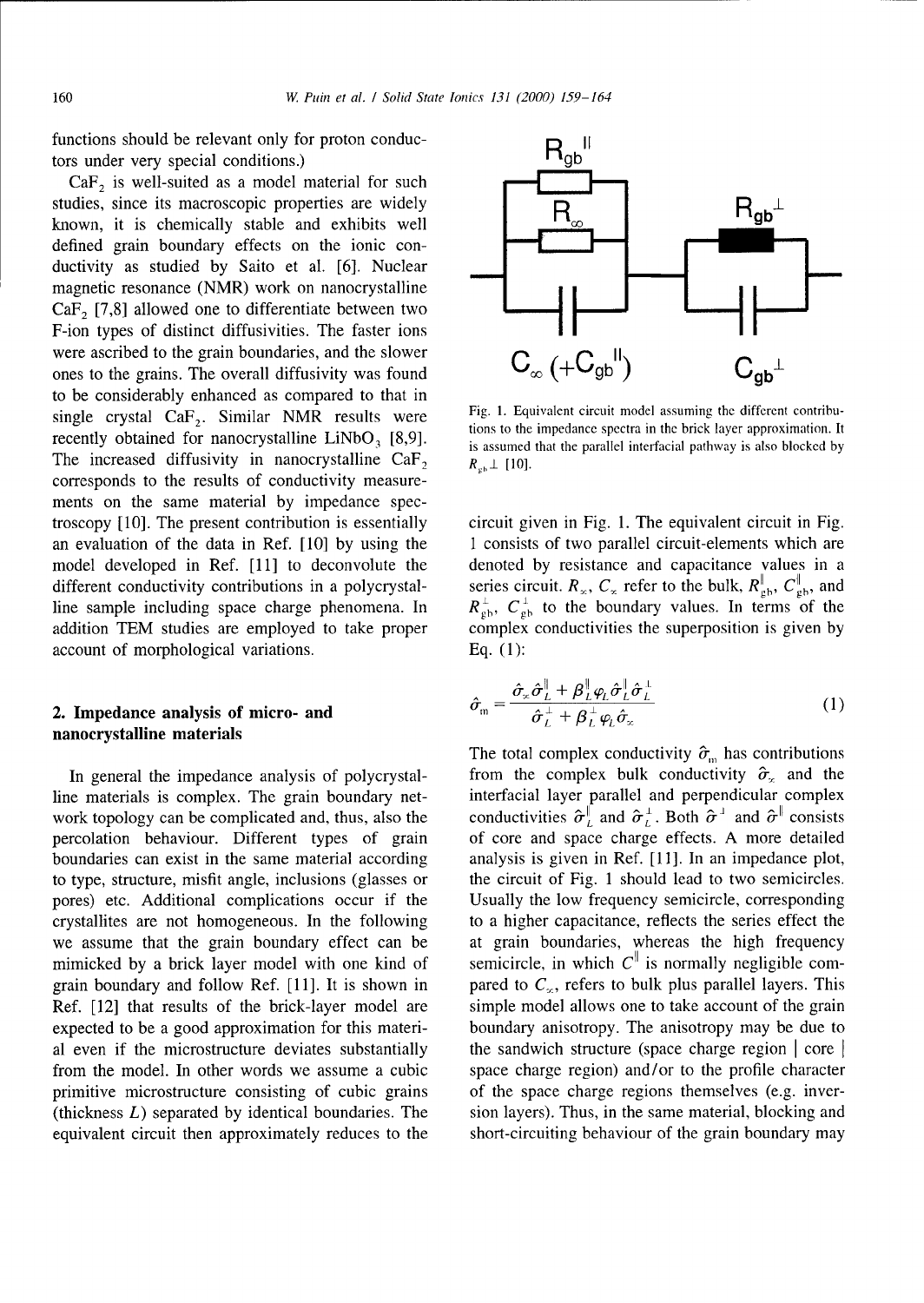be perceived [11]: The grain boundary can provide sample [5]. In these cases, it was derived that for fast pathways but can also (in the direction of large effects [5]: measurement) act as an obstacle for the transport from grain to grain as indicated in Fig. 1. Also series blocking effects can often simply be traced back to current constrictions due to insufficient contact  $(c_v^*)$ : concentration in the centre). The dependence of<br>
[13.14] In this case the measured activation energy  $c_v^*$  on  $c_{v0}$  and L necessary for an explicit treatment [13,14]. In this case the measured activation energy  $c_v^{\text{tot}}$  on  $c_{v0}$  and *L* necessary for an explicit treatment roughly corresponds to the bulk value. In the case of is given in Ref. [5]. To be precise Eq. (5) was roughly corresponds to the bulk value. In the case of highly conducting layers via space charges the derived for nano-sized films with  $f=2$ . The value<br>activation energy is usually somewhat higher than  $f \approx 4$  should give a first rough estimate for nanoactivation energy is usually somewhat higher than  $f=4$  should give a first rough estimate for nano-<br>the migration enthalpy of the enriched defect type crystalline (cubic) grains, even though for precise the migration enthalpy of the enriched defect type. The difference is smaller, the larger the interfacial considerations the simultaneous influence of all six effect. The effective exists and parallel energy interfaces should be considered. effect. The effective series and parallel space charge contributions can be derived from the profile [11,15]. In the following we are especially interested in the second contribution. Thus the conductivity of the **3. Experimental** parallel interfacial layer  $\sigma_{L}^{\parallel}$  [11], [16] to be inserted

$$
\sigma_L^{\parallel} \cong \Delta \sigma_L^{\parallel} = u_V F c_{V\infty} \frac{2 \vartheta_V}{1 - \vartheta_V} \cong u_V F \sqrt{c_{V0} c_{V\infty}}.
$$
 (2)

$$
\varphi_L = 6(2\lambda/L) = \frac{12}{L} \sqrt{\frac{\varepsilon_0 \varepsilon_r RT}{2F^2 c_{V_{\infty}}}}
$$
(3)

$$
\sigma_{\rm m}^{\parallel} \cong 4u_{\rm v} \sqrt{2\varepsilon_{\rm r}\varepsilon_0 RT c_{\rm v_0}}/L. \tag{4}
$$

defect concentration and defect concentration in the 300 kV (point resolution 0.19 nm). The slightly first layer adjacent to the interface core of the sintered nano-crystalline powder was dispersed in enhanced carriers (here taken as the vacancy). The n-butanol and then dropped on a specimen grid enhancement is characterized by the 'degree of which was a perforated carbon film. TEM images influence' (on the vacancies)  $\vartheta_{\rm v}$  as defined in Ref. were taken in the bright-field mode to determine the [11]. L is the thickness of the grain,  $\beta_1^{\parallel}$  the fraction grain sizes, and in the high resolution mode to of interfaces contributing to the conduction. investigate the pore sizes.

In nano-crystalline materials the fraction of interfacial regions is much more pronounced and consequently their impact on the overall electrical con-<br>4. Results and discussion ductivity is enhanced. In addition, there is the possibility that the Debye-length is comparable or The impedance spectra of the freshly prepared even larger than the crystallite sizes. In these cases, samples show three semicircles. These impedance space charge effects may be extremely high, the spectra can be interpreted in terms of the equivalent crystallites may be charged everywhere and no bulk circuit given in (Fig. 1) taking the additional contriprofiles may be attained within the mesoscopic butions of blocking electrode effects into account.

$$
\sigma_{\rm m}^{\parallel} \approx f u_{\rm V} \sqrt{2 \varepsilon_{\rm F} \varepsilon_0 R T (c_{\rm V0} - c_{\rm V}^*)} / L \tag{5}
$$

in Eq. 1 is given by: Nanocrystalline powder of  $\text{CaF}_2$  (n-CaF<sub>2</sub>) with an average particle diameter of 9 nm was prepared by the inert gas condensation method. The impurity level was determined to be  $\leq 30$  ppm except for Na In the brick layer model the volume fraction of the  $(400 \text{ ppm})$ . Cylindrical pellets (with a density of about 96%) were formed under a pressure of 2 GPa, space charge layers is coated with Ag on both sides and placed between the electrodes of an air tight measurement cell. The <sup>2</sup> impedance of the sample was measured using a HP *4*192A impedance analyser from 5 to 13 MHz at with  $\beta_1^{\parallel} = 2/3$ . The result is temperatures in the range 390–500 K. More details on the preparation and measurement can be found in reference [10]. Transmission Electron Microscopy<br>(TEM) investigations were carried out with a The quantities  $u_v$ ,  $c_{v_\infty}$ ,  $c_{v_0}$  denote mobility, bulk PHILIPS CM30/ST electron microscope operating at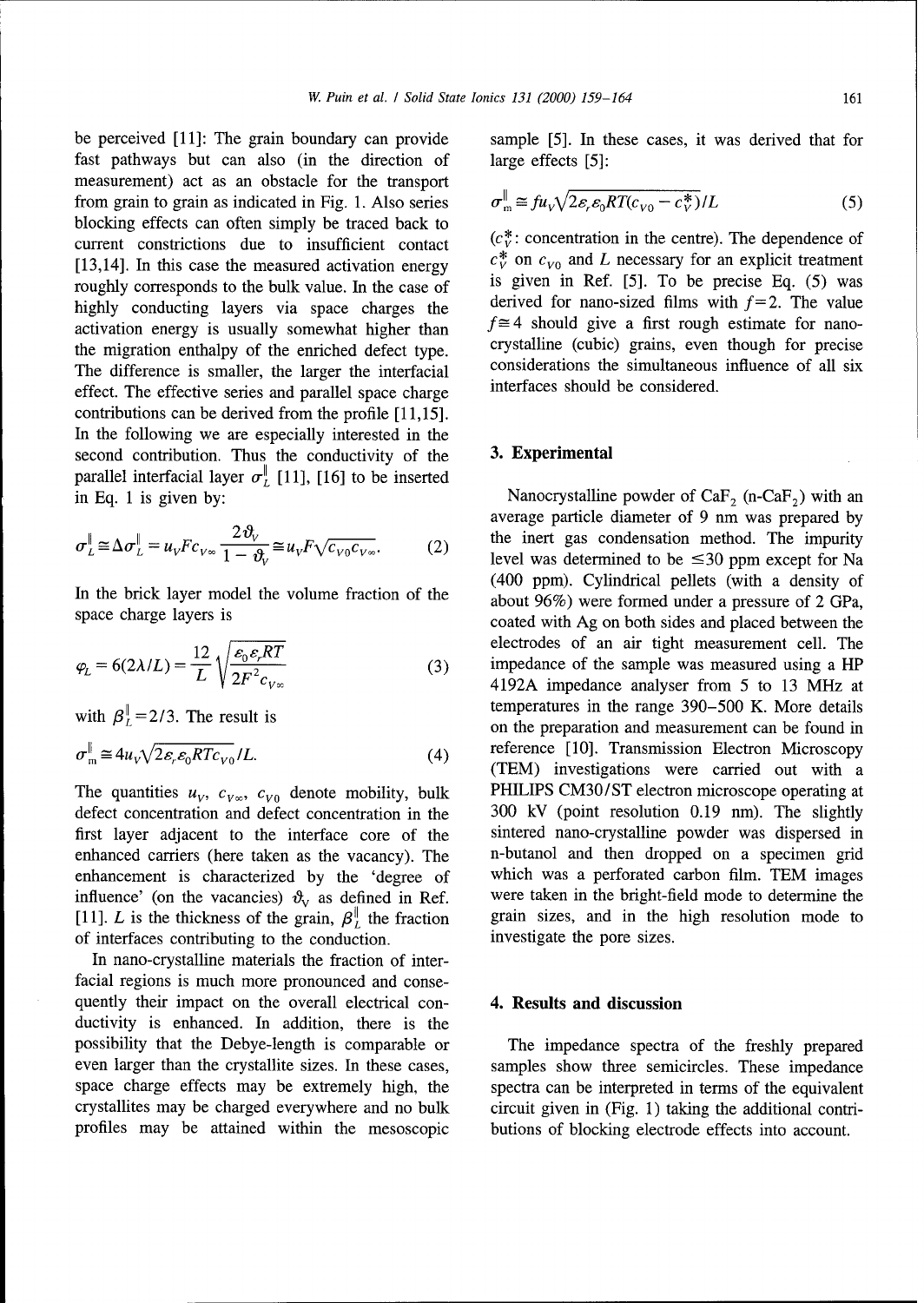The semicircle at very low frequencies is caused **0** by electrode polarisation effects and will not be further discussed in this contribution. The two other **-1** e partly overlapping depressed semicircles can be assigned to bulk and grain boundaries. As discussed  $\qquad 2$ above the high frequency contribution can be attributed to the parallel combination of bulk and parallel boundary pathways  $\parallel$  while the low frequency semicircle describes the blocking of these pathways by perpendicular ted to the parallel combination of bulk and parallel  $\overline{E}$  -3 boundary pathways '||' while the low frequency semicircle describes the blocking of these pathways  $\overline{6}$  4 by perpendicular boundary effects  $' \perp'$  [11]. The resistance obtained from the low-frequency semicir- **-5**  cle is about 10 times larger than the resistance of the  $\sqrt{\frac{1}{2} (d_{\text{gain}} - 200 \text{ nm})}$ high-frequency semicircle. Nevertheless the total d.c.  $\begin{bmatrix} 1 & 1 \end{bmatrix}$   $\begin{bmatrix} 1 & 1 \end{bmatrix}$  n-CaF<sub>2</sub>(d<sub>gram</sub>= 9 nm) contribution is far greater than the pure bulk contri-<br>layer at n-CaF<sub>2</sub>-interfaces bution of coarse grained material. By annealing the  $\frac{7}{17}$ sample for 30 min at 505 K the resistance of the  $\frac{10}{1.0}$   $\frac{12}{1.4}$   $\frac{14}{1.6}$   $\frac{18}{1.8}$  2.0 2.2 2.4 low-frequency semicircle increases by almost one  $10^3 T^1 / [K^1]$ order of magnitude, whereas the high-frequency<br>semicircle shows only an increase of a factor of two<br>and micro-crystalline CaF, derived from the high-frequency

The very low resistance of the high-frequency assuming a pronounced space charge effect [5]. semicircle compared to the normally measured bulk resistances (Fig. 3) of  $CaF<sub>2</sub>$  may be simply interpreted in terms of space charge effects as the a significant role in polycrystalline materials. The





(Fig. 2). semicircles [5,9]. The line represents the estimated conductivities

following arguments suggest: Measurements on m- space charge potential can be increased by special  $CaF_2$  (CaF<sub>2</sub> with grain size in the micron-region) by chemical treatment (heterogeneous doping by SiO<sub>2</sub>, Saito et al. [6] showed that space charge effects play contamination by  $SbF_5$  or  $BF_3$ ). This behaviour is completely analogous to the experiments on Aghalides (heterogeneous doping by  $AI_2O_3$  [17], con- $1.5e+7$   $\uparrow$ indicated in Fig. 3 is obtained simply by scaling up a) n-CaF<sub>2</sub> "freshly prepared" **the space charge effects of Saito et al. according to Aa**) n-CaF<sub>2</sub> "freshly prepared" b) n-CaF<sub>2</sub> "as iny prepared" at 505 K for 30 min the increased interfacial density. The slope of the line is approximately the activation energy of the 1.0e+7  $\frac{1}{1}$  vacancies and suggests, accumulation in the grain boundary core. Assuming that the increased vacancy concentration is responsible for the enhancement, the low-frequency semicircle **0** line meets the correct order of magnitude. The 5.0e+6  $\bigwedge$  **. . . . . . . systematic deviation at increased temperature is** definitely due to sintering and coarsening.

If the grain size of the material becomes smaller than four times the Debye length, even the core of the grains becomes fully charged. In that case, an 0.0 **additional enhancement factor comes into play.** As **0** 5e+6 le+7 2e+7 2e+7 the results show, this 'nano size' effect [5] is p"/ *[2* cm] obviously not observed here (however see results Fig. 2. Impedance spectra for nanocrystalline CaF<sub>2</sub> samples (a) obtained for AgI: $Al_2O_3$  composite [4]). This is in 'freshly prepared' and (b) 'annealed' [9]. agreement with the fact that the computed Debye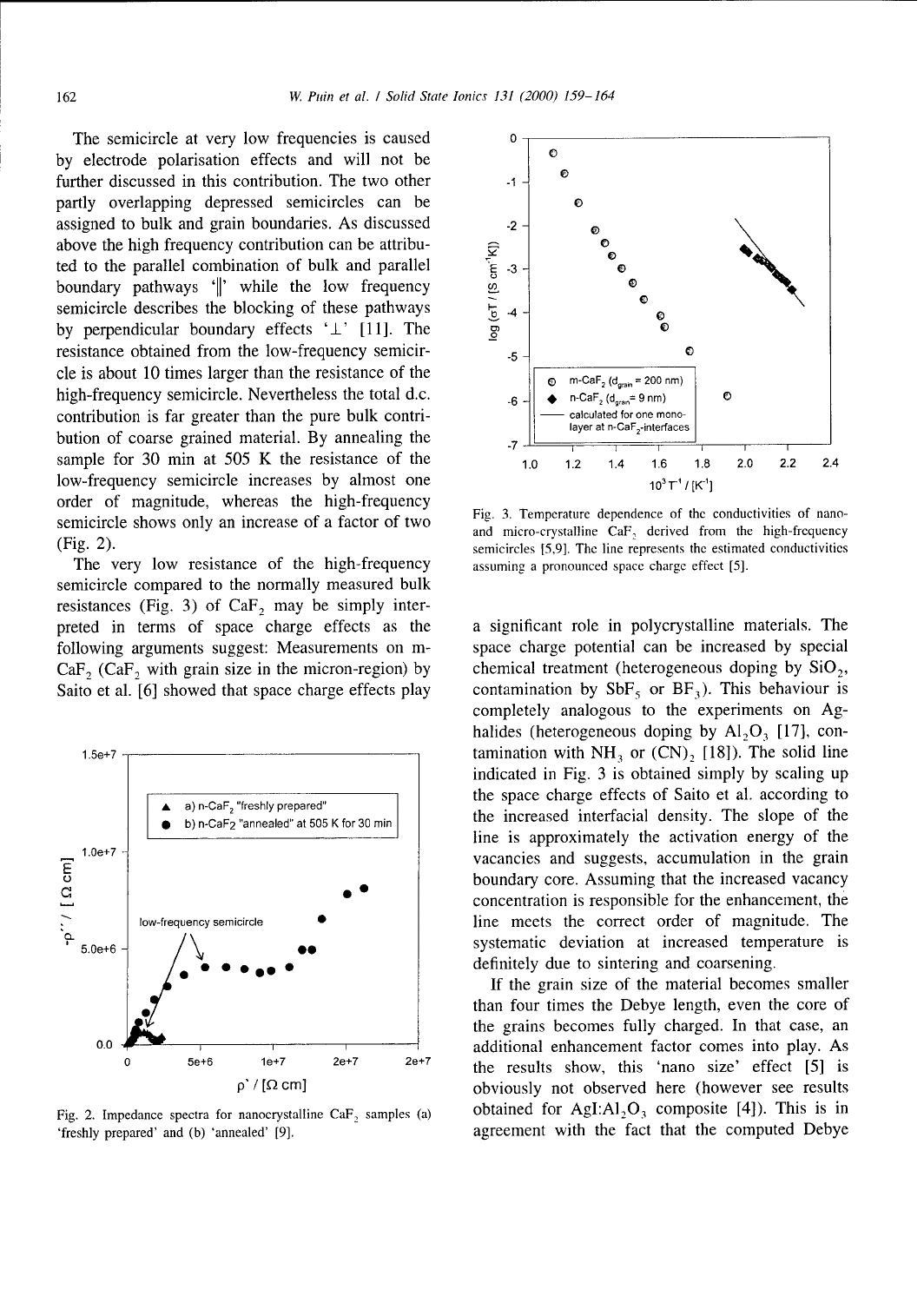owing to the high impurity concentration of Na+- ways (space charge layers) leading to an increase of ions. the resistance of the high-frequency semicircle and

following way. Both bulk and space charge transport serious due to the formation of large pores. Applying perceive the perpendicular boundaries. This may be pressure would lead to densification and probably due to core effects or due to current constriction. The eliminate the second effect. The grain coarsening comparably low capacitance points towards the itself is an inherent problem in nanocrystalline second effect. It is also supported by the activation materials due to high interfacial energy. In particular, energy of 0.8 eV which is close to the bulk value in ionic conductors this may be an even more serious [14]. Increased current constriction is certainly re-<br>problem due to facilitated kinetics. A way-out can be sponsible for the fact that the low frequency semicir-<br>the use of nano-composites, e.g. heterogeneous dopcle increases with temperature. TEM images (Fig. 4) ing of fluorides by silica [19], in which the phase reveal a coarsening of the grains connected with the distribution makes grain growth much more difficult. generation of significant pores causing serious constriction effects [5]. The generation of large pores is understandable since no pressure is applied during 5. Conclusions the grain growth process.

have to be considered: (i) The diminishing of the overall conductivity than the micro-crystalline ma-



Fig. 4. TEM image of the nano-crystalline CaF, powder: (a) The **[31** Y.-M. Chiang, E.B. Chiang, I. Lavik, H. Kosacki, H.L. 'freshly prepared' sample exhibits a small grain size and only little Tuller, J. Electroceramics 1 (1997) 7. pores, (b) The 'annealed' sample (at 870 K for 90 min) shows [4] J.-S. Lee, J. Maier, Solid State Ionics 131 (2000). larger grain sizes (d<sub>grain</sub> > 50 nm) and the formation of large [5] J. Maier, Solid State Ionics 23 (1987) 59. pores. [6] Y. Saito, J. Maier, J. Electrochem. Soc. 142 (1995) 3078.

length  $(\sim 1 \text{ nm})$  is much below the grain size  $(\sim 9 \text{ nm})$  volume fraction of highly conducting parallel path-The second semicircle can be explained in the (ii) current constriction effects which become more

Therefore two effects, both caused by annealing, Nanocrystalline Ca $F<sub>2</sub>$  shows a significantly higher terial. This behaviour can be completely understood in terms of the large fraction of interface regions in the nanocrystalline material. By assuming a pronounced space charge effect (one monolayer of absorbed at the grain boundary interface) the order of magnitude and temperature dependence of the overall conductivity in  $n-CaF<sub>2</sub>$  can be explained. The appearance of the mesoscopic space charge effect predicted in Ref. [5] demands the preparation of highly pure n-Ca $F<sub>2</sub>$ . The significant porosity leads to current constriction.

## **4,1 0** n m **Acknowledgements**

The authors thank the Deutsche Forschungsgemeinschaft and the Fonds der Chemischen Industrie for financial support.

### References

- **[1]** Y.-M. Chiang, J. Electroceramics 3 (1997) 205.
- [2] H.L. Tuller, **J.** Electroceramics 3 (1997) 211.
- 
- 
- 
-